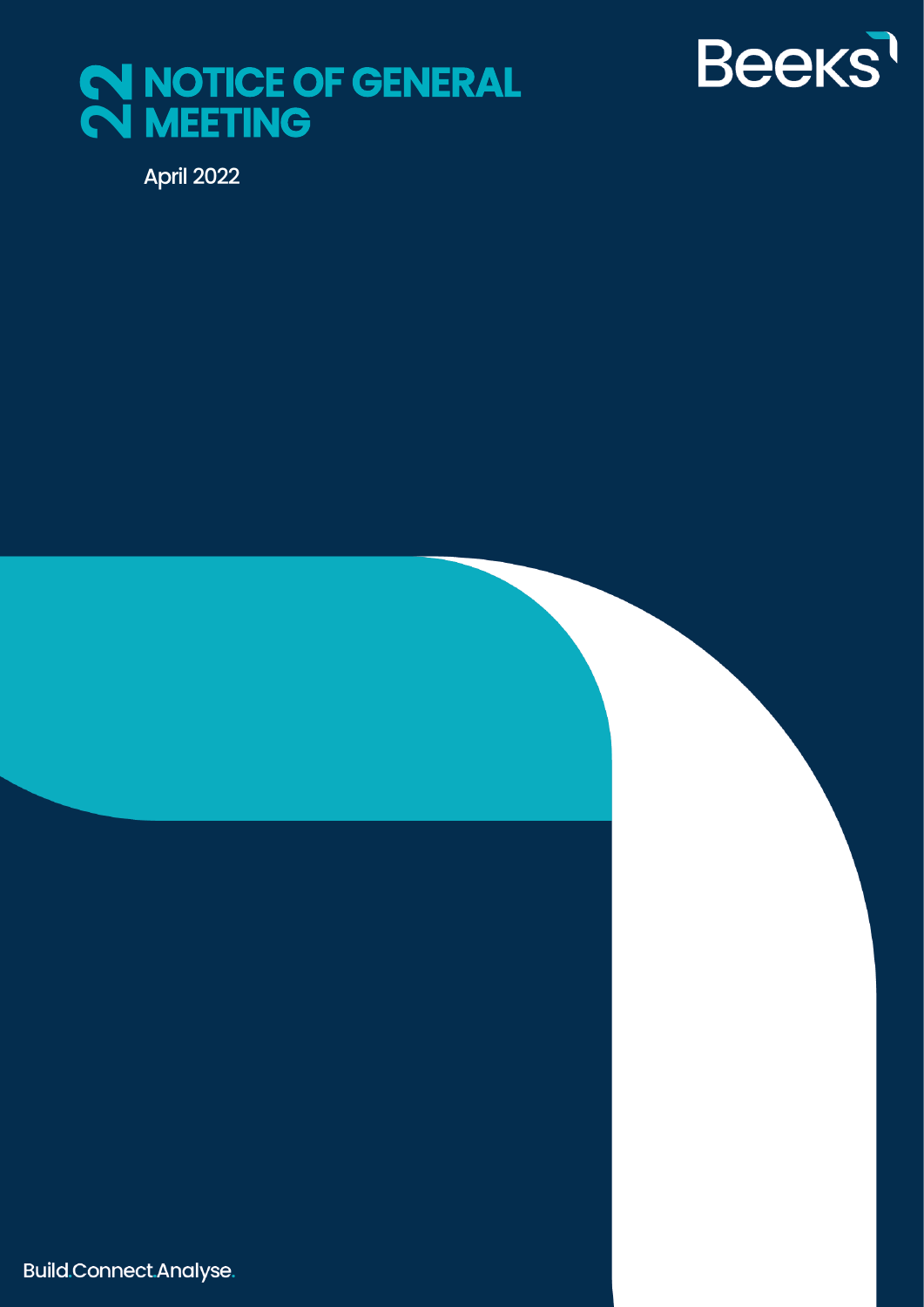THIS DOCUMENT AND THE ENCLOSED FORM OF PROXY ARE IMPORTANT AND REQUIRE YOUR IMMEDIATE ATTENTION. If you are in any doubt about the contents of this document or as to the action you should take, you are recommended to seek your own personal financial advice from your stockbroker, bank manager, solicitor, accountant or other independent financial adviser duly authorised under the Financial Services and Markets Act 2000 (as amended) if you are resident in the United Kingdom or, if not, from another appropriately authorised independent financial adviser.

If you have sold or transferred all of your Ordinary Shares in the Company, please send this document and the accompanying Form of Proxy to the purchaser or transferee or to the stockbroker, bank or other agent through whom the sale or transfer was effected for onward transmission to the purchaser or transferee. Such documents should not, however, be forwarded or transmitted in or into any jurisdiction in which such act would constitute a violation of the relevant laws in such jurisdiction. If you have sold or transferred only part of your holding of Ordinary Shares, you should retain these documents and contact your stockbroker, bank or other agent through whom the sale or transfer was effected immediately.

AIM is a market designed primarily for emerging or smaller companies to which a higher investment risk tends to be attached than to larger or more established companies. AIM securities are not admitted to the Official List of the FCA. A prospective investor should be aware of the risks of investing in such companies and should make the decision to invest only after careful consideration and, if appropriate, consultation with an independent financial adviser. Neither the London Stock Exchange nor the FCA has examined or approved the contents of this document.

The Existing Ordinary Shares are admitted to trading on AIM. Application will be made to the London Stock Exchange for the New Ordinary Shares to be admitted to trading on AIM. It is expected that admission of the New Ordinary Shares to trading on AIM will become effective and that dealings will commence on 25 April 2022. The New Ordinary Shares will, on Admission, rank pari passu in all respects with, and will rank in full for all dividends and other distributions declared, made or paid in respect of, the Existing Ordinary Shares after the date of Admission.

#### This document should be read in its entirety.

This document is a circular and not a prospectus and does not constitute an offer to sell, or a solicitation of an offer to buy, Transaction Shares (or any other securities) in any jurisdiction.

The Transaction Shares have not been, and will not be, registered under the Securities Act, or under the securities laws of any state of the United States and may not be offered or sold in the United States, except pursuant to an exemption from, or in a transaction not subject to, the registration requirements of the Securities Act and in compliance with state securities laws.

## BEEKS FINANCIAL CLOUD GROUP PLC

(Incorporated and registered in Scotland under the Companies Act 2006 with company number SC521839)

#### Proposed Placing of 8,787,879 new Ordinary Shares and 1,696,970 Sale Shares at 165 pence per share

# Proposed PrimaryBid Offer of 303,031 new Ordinary Shares at 165 pence per share

#### Notice of General Meeting

Nominated Adviser, Sole Broker and Bookrunner

Canaccord Genuity Limited

You are recommended to read the whole of this document but your attention is drawn, in particular, to the letter from the Chairman of the Company explaining the background to, and reasons for, the Placing which is set out in Part I of this document and which recommends that you vote in favour of the Resolutions to be proposed at the General Meeting.

Notice of a General Meeting of the Company to be held at Riverside Building, 2 Kings Inch Way, Renfrew, Scotland, PA4 8YU at 11.00 a.m. on 22 April 2022, is set out in Part II of this document. Shareholders will find enclosed with this document a Form of Proxy for use in relation to the General Meeting. To be valid, Forms of Proxy should be completed, signed and returned to the Company's Registrars, Computershare Investor Services PLC, in accordance with the instructions printed on it as soon as possible, but in any event so as to be received not later than 48 hours (excluding nonworking days) before the time of the General Meeting, being 11.00 a.m. on 20 April 2022 (or, in the case of an adjournment of the General Meeting, not later than 48 hours before the time fixed for the holding of the adjourned meeting).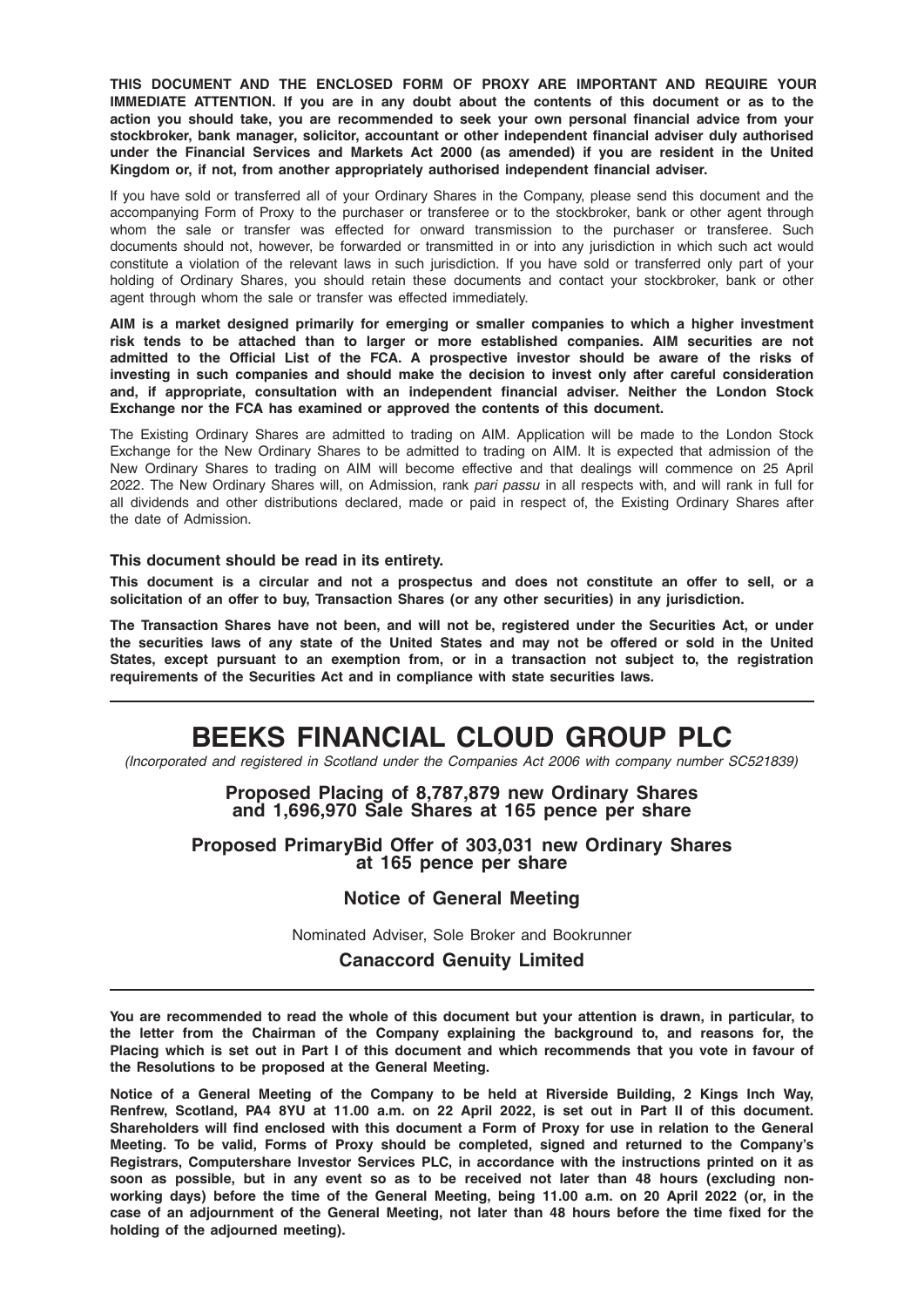The Company has been monitoring closely the developing COVID-19 situation as the restrictions on social distancing and non-essential travel in the United Kingdom have gradually been eased. Although UK based shareholders are expected to be permitted to attend the General Meeting in person, given that restrictions and guidelines as to public gatherings and social distancing can be altered at short notice, Shareholders are strongly encouraged to appoint the chairman of the General Meeting as their proxy with directions as to how to cast their vote on the Resolutions proposed. Please refer to the detailed notes contained in the Notice of General Meeting and the Form of Proxy.

Any Shareholders wishing to attend the General Meeting in person are requested to notify the Company by emailing investor@beeksgroup.com by no later than 11.00 a.m. on 20 April 2022. The Company is asking Shareholders to do this so that it can seek to put in place any appropriate measures to comply with the then current Government restrictions and guidelines (to the extent there are any) regarding public gatherings and social distancing. Attendees will be expected to adhere to any special arrangements and safety measures that the Company puts in place on the day, including in relation to social distancing. Guests will not be permitted to attend the General Meeting.

The Company will continue to monitor closely the developing impact of COVID-19, including the latest guidance from the UK Government. Should it become necessary or appropriate to revise the current arrangements for the General Meeting, this will be notified to Shareholders on the Company's website and/or via a Regulatory Information Service.

Given the fact that the Company is strongly encouraging members to vote by completing a Form of Proxy rather than attending the General Meeting in person, members are invited to submit any questions they may have on the business of the General Meeting by email at investor@beeksgroup.com by 11.00 a.m. on 20 April 2022.

If you hold your Ordinary Shares in uncertificated form (i.e. in CREST) you may appoint a proxy by completing and transmitting a CREST proxy instruction in accordance with the procedures set out in the CREST Manual so that it is received by the Registrars (under CREST Participation ID 3RA50) by no later than 11.00 a.m. on 20 April 2022. The time of receipt will be taken to be the time from which the Registrar is able to retrieve the message by enquiry to CREST in the manner prescribed by CREST.

The current situation is evolving and the UK Government may change current restrictions or implement further measures relating to the holding of general meetings during the affected period. The Company will make any further announcements that may be required by way of a Regulatory Information Service and on the Company's website.

#### IMPORTANT INFORMATION

The distribution of this document and/or the accompanying Form of Proxy in jurisdictions other than the UK may be restricted by law and therefore persons into whose possession this document comes should inform themselves about and observe any of those restrictions. Any failure to comply with any of those restrictions may constitute a violation of the securities laws of any such jurisdiction.

The Company and the Directors accept responsibility for the information contained in this document. To the best of the knowledge and belief of the Company and the Directors (who have taken all reasonable care to ensure that such is the case), the information contained in this document is in accordance with the facts and makes no omission likely to affect the import of such information.

The Placing Shares are only available to qualified investors for the purposes of the Prospectus Regulation or otherwise in circumstances not resulting in an offer of transferable securities to the public under section 102B of FSMA. The total consideration under the PrimaryBid Offer shall be less than €8 million (or an equivalent pounds sterling amount) in aggregate and so, in accordance with section 85 of FSMA, the PrimaryBid Offer does not require the issue of a prospectus for the purposes of the Prospectus Regulation Rules. Therefore, neither the Placing nor the PrimaryBid Offer constitutes an offer to the public requiring an approved prospectus under section 85 of FSMA and accordingly this document does not constitute a prospectus for the purposes of the Prospectus Regulation Rules and has not been pre-approved by the FCA pursuant to sections 85 and 87 of FSMA, the London Stock Exchange, any securities commission or any other authority or regulatory body and has not been approved for the purposes of section 21 of FSMA. In addition, this document does not constitute an admission document drawn up in accordance with the AIM Rules. It is emphasised that no application is being made for the admission of the Existing Ordinary Shares or the New Ordinary Shares to the Official List of the FCA.

This document does not constitute or form part of any offer or invitation to buy, subscribe for, or sell Ordinary Shares in any jurisdiction in which such offer or solicitation is unlawful. In particular, the Transaction Shares have not been, and will not be, registered under the United States Securities Act of 1933 as amended (the "Securities Act") or qualified for sale under the laws of any state of the United States of America or under the applicable laws of any of Canada, Australia, the Republic of South Africa or Japan and, subject to certain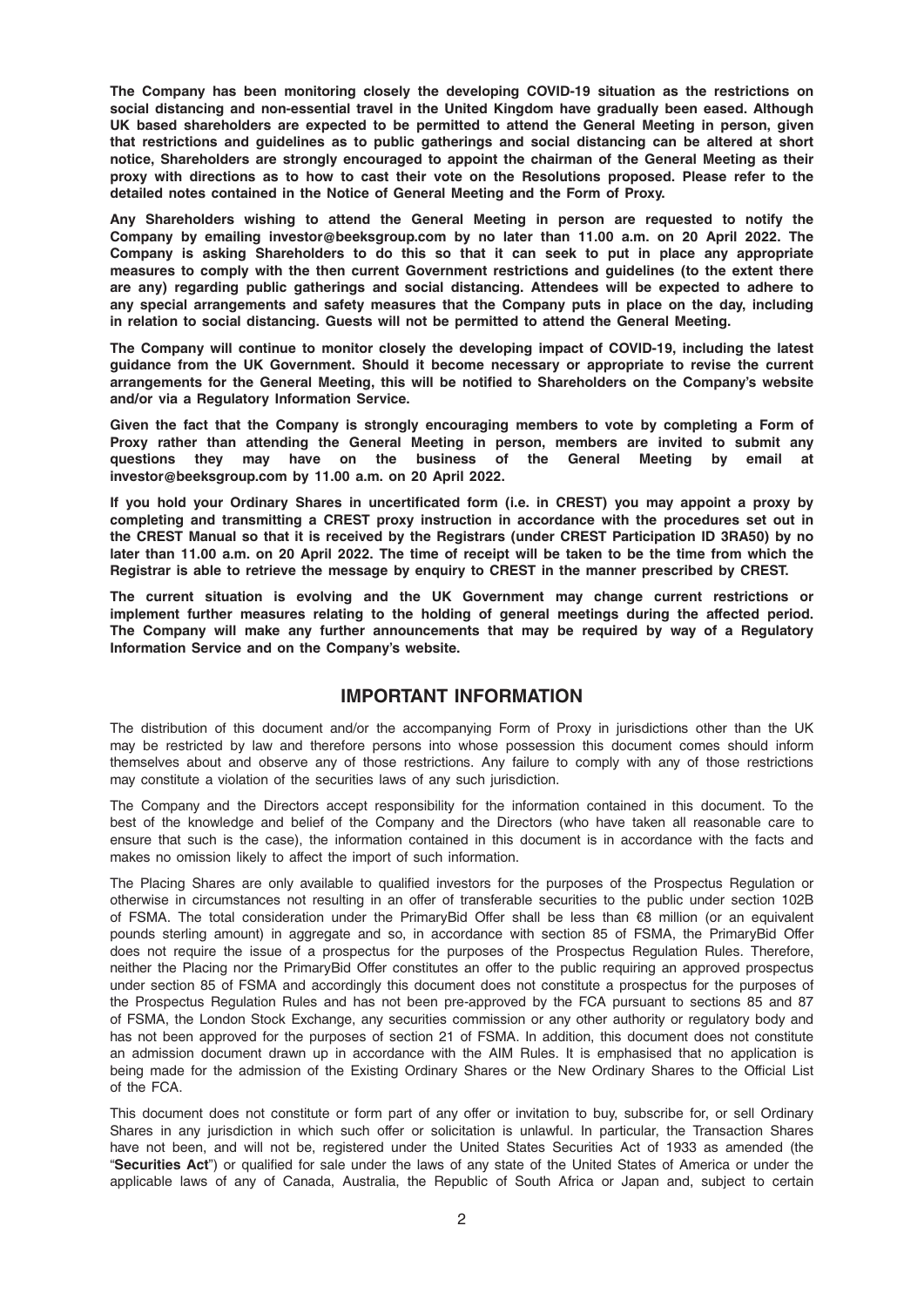exceptions, may not be offered or sold in the United States of America or to, or for the account or benefit of, US persons (as such term is defined in Regulation S under the Securities Act) or to any national, resident or citizen of Canada, Australia, the Republic of South Africa or Japan.

No person has been authorised to give any information or to make any representation about the Company and about the matters the subject of this document other than those contained in this document. If any such information or representation is given or made then it must not be relied upon as having been so authorised. The delivery of this document shall not imply that no change has occurred in the Company's affairs since the date of issue of this document or that the information in this document is correct as at any time after the date of this document, save as shall be required to be updated by law or regulation.

Canaccord Genuity, which is authorised and regulated in the United Kingdom by the FCA and is a member of the London Stock Exchange, is the Company's nominated adviser, sole broker and bookrunner for the purposes of the AIM Rules. Canaccord Genuity is acting exclusively for the Company in connection with the Placing and will not regard any other person (whether or not a recipient of this document) as a client and will not be responsible to anyone other than the Company for providing the protections afforded to its clients nor for providing advice in relation to the contents of this document or any other matter referred to herein. Canaccord Genuity's responsibilities as the Company's nominated adviser under the AIM Rules for Nominated Advisers are owed to the London Stock Exchange and not to any other person in respect of their decision to acquire Transaction Shares in reliance on any part of this document. Canaccord Genuity has not authorised the contents of this document for any purpose and no liability whatsoever is accepted by Canaccord Genuity nor does it make any representation or warranty, express or implied, as to the accuracy of any information or opinion contained in this document or for the omission of any information. Canaccord Genuity expressly disclaims all and any responsibility or liability whether arising in tort, contract or otherwise which it might otherwise have in respect of this document.

The release, publication or distribution of this document and the accompanying Form of Proxy in or into, jurisdictions other than the United Kingdom may be restricted by law and therefore persons into whose possession this document comes who are not resident in the United Kingdom should inform themselves about, and observe, any applicable restrictions. Shareholders who are in any doubt regarding such matters should consult an appropriate independent adviser in the relevant jurisdiction without delay. Any failure to comply with such restrictions may constitute a violation of the securities laws of any such jurisdiction. In particular, this document may not be distributed, directly or indirectly, in or into the United States of America, Canada, the Republic of South Africa, Australia or Japan. Overseas Shareholders and any person (including, without limitation, nominees and trustees), who have a contractual or other legal obligation to forward this document to a jurisdiction outside the UK should seek appropriate advice before taking any action.

This document has been prepared for the purposes of complying with the AIM Rules and the information disclosed may not be the same as that which would have been disclosed if this document had been prepared in accordance with the laws or regulatory requirements of jurisdictions outside the United Kingdom. The statements contained in this document are not to be construed as legal, business, financial or tax advice.

This document includes "forward-looking statements" which include all statements other than statements of historical facts, including, without limitation, those regarding the Group's financial position, business strategy, plans and objectives of management for future operations, or any statements preceded by, followed by or that include the words "targets", "believes", "expects", "aims", "intends", "will", "may", "anticipates", "would", "could" or similar expressions or negatives thereof. Such forward-looking statements involve known and unknown risks, uncertainties and other important factors beyond the Company's control that could cause the actual results, performance or achievements of the Group to be materially different from future results, performance or achievements expressed or implied by such forward-looking statements. Such forward-looking statements are based on numerous assumptions regarding the Group's present and future business strategies and the environment in which the Group will operate in the future. These forward-looking statements speak only as at the date of this document. The Company expressly disclaims any obligation or undertaking to disseminate any updates or revisions to any forward-looking statements contained herein to reflect any change in the Company's expectations with regard thereto or any change in events, conditions or circumstances on which any such statements are based unless required to do so by applicable law or the AIM Rules.

In accordance with the AIM Rules, this document will be available on the Company's website (www.beeksgroup.com/investor-relations/documents/) from the date of this document, free of charge, subject to certain restrictions relating to persons in any jurisdiction where release, publication or distribution of this document would constitute a violation of the securities law of such jurisdiction. Neither the content of the Company's website nor any website accessible by hyperlinks to or on the Company's website is incorporated in, or forms part of, this document.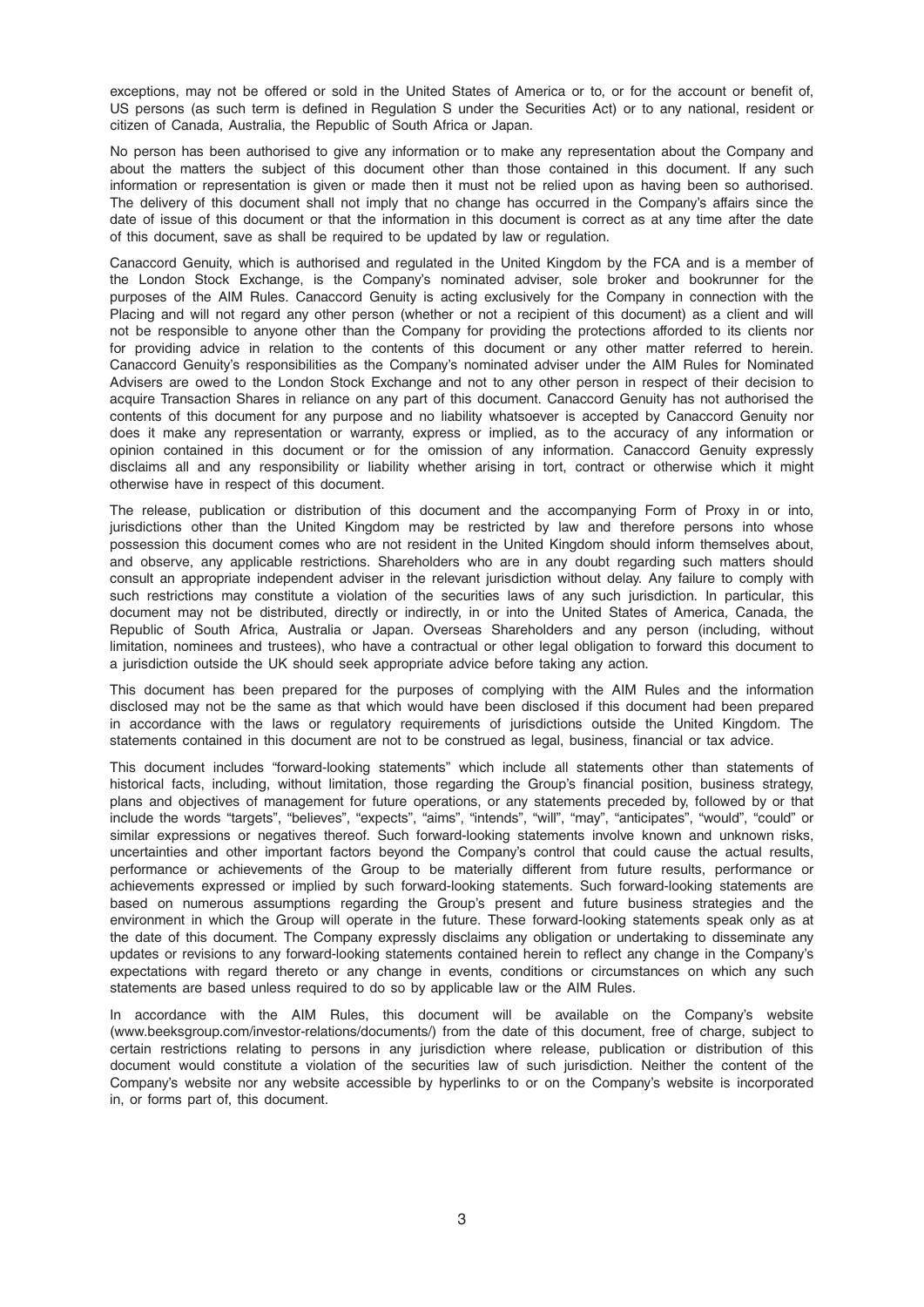## **CONTENTS**

|                                           | Page |
|-------------------------------------------|------|
| <b>FUNDRAISING STATISTICS</b>             | 5    |
| EXPECTED TIMETABLE OF PRINCIPAL EVENTS    | 5    |
| DIRECTORS, COMPANY SECRETARY AND ADVISERS | 6    |
| <b>DEFINITIONS</b>                        | 7    |
| PART I: LETTER FROM THE CHAIRMAN          | 10   |
| PART II: NOTICE OF GENERAL MEETING        | 16   |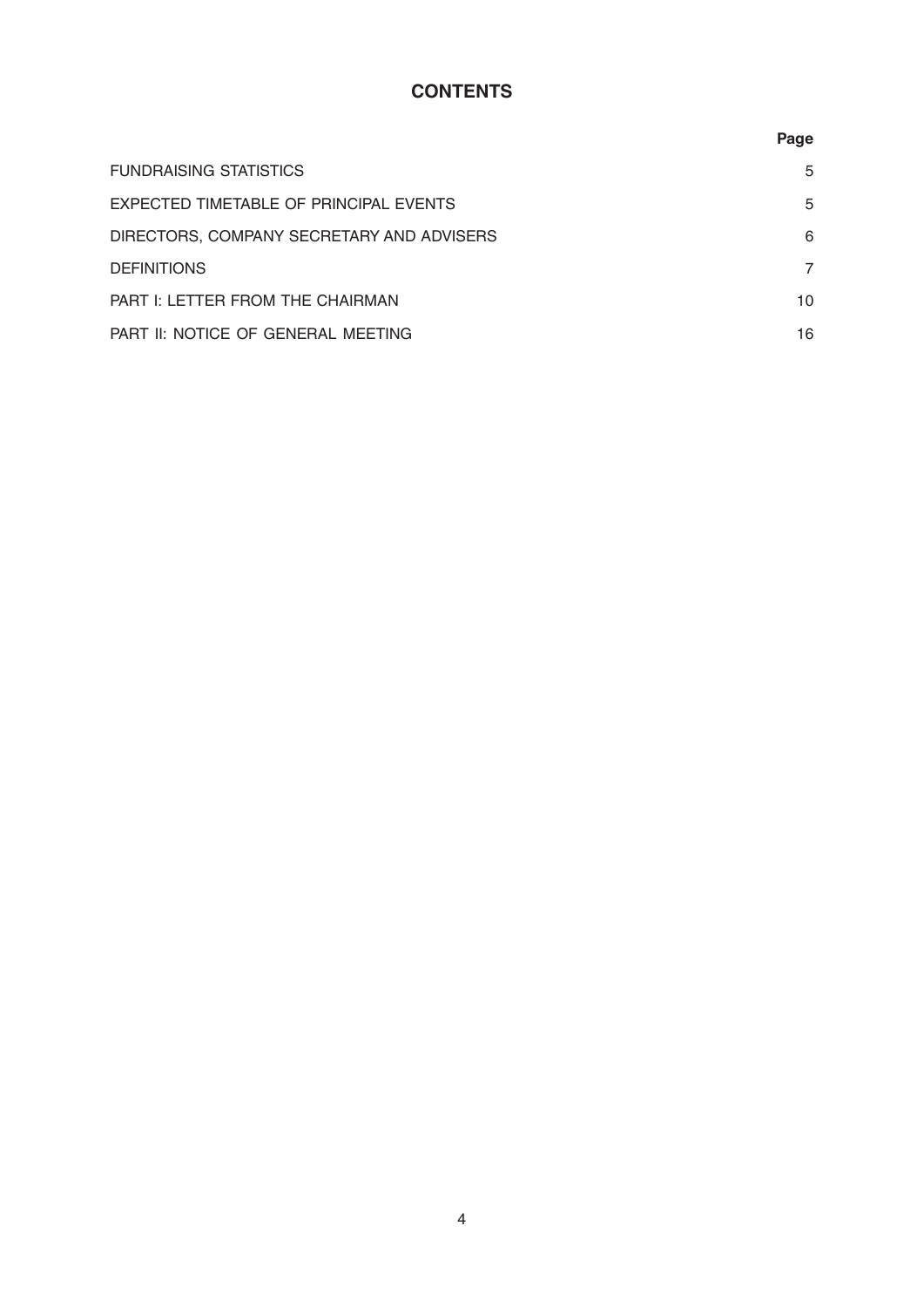## FUNDRAISING STATISTICS

| <b>Issue Price</b>                                                                                            | 165 pence       |
|---------------------------------------------------------------------------------------------------------------|-----------------|
| Number of Existing Ordinary Shares in issue as at the date of this<br>document                                | 56,315,854      |
| Number of New Ordinary Shares pursuant to the New Share Placing and<br>the PrimaryBid Offer*                  | 9,090,910       |
| Number of New Placing Shares                                                                                  | 8,787,879       |
| Number of PrimaryBid Shares                                                                                   | 303,031         |
| Number of Sale Shares                                                                                         | 1,696,970       |
| Enlarged Share Capital immediately following completion of the New<br>Share Placing and the PrimaryBid Offer* | 65,406,764      |
| Market capitalisation at the Issue Price*                                                                     | £107.9 million  |
| New Ordinary Shares as a percentage of the Enlarged Share Capital*                                            | 13.9 per cent   |
| Sale Shares as a percentage of the Enlarged Share Capital*                                                    | 2.6 per cent    |
| Estimated gross proceeds of the Fundraising*                                                                  | £15.0 million   |
| Estimated net proceeds of the Fundraising*                                                                    | $£14.4$ million |

#### Note

—————

\*- Assuming all the New Ordinary Shares are issued and that (save for the New Ordinary Shares) no other Ordinary Shares are issued following the date of this document

### EXPECTED TIMETABLE OF PRINCIPAL EVENTS

|                                                                                                                                                              | 2022                   |
|--------------------------------------------------------------------------------------------------------------------------------------------------------------|------------------------|
| Publication of this Circular and the accompanying Form of Proxy                                                                                              | 6 April                |
| Latest time and date for receipt of completed Forms of Proxy and<br>receipt of electronic proxy appointments via the CREST system for<br>the General Meeting | 11.00 a.m. on 20 April |
| <b>General Meeting</b>                                                                                                                                       | 11.00 a.m. on 22 April |
| Announcement of result of General Meeting                                                                                                                    | 22 April               |
| Admission and commencement of dealings in the New Ordinary<br>Shares on AIM                                                                                  | 8.00 a.m. on 25 April  |
| CREST accounts expected to be credited for the New Ordinary<br><b>Shares</b>                                                                                 | 8.00 a.m. on 25 April  |
| Latest date for posting of share certificates for the New Ordinary<br>Shares in certificated form (if applicable)                                            | 2 May                  |

Each of the times and dates referred to above and where used elsewhere in this Circular refer to London time and are subject to change by the Company (with the agreement of the Broker), in which case details of the new times and dates will be notified to the London Stock Exchange and the Company will make an appropriate announcement through a Regulatory Information Service.

The Company's SEDOL code is BZ0X8W1 and ISIN code is GB00BZ0X8W18.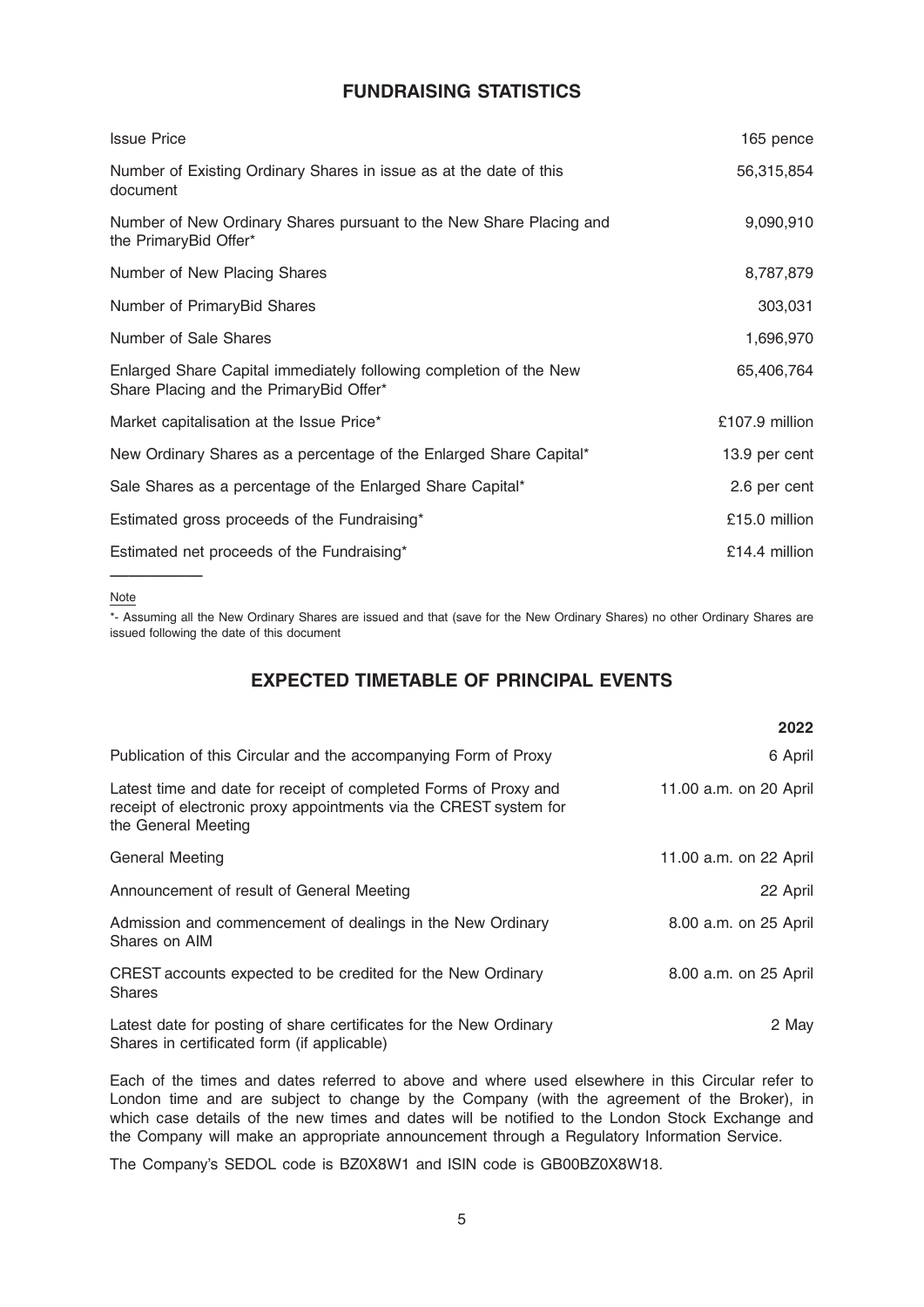## DIRECTORS, COMPANY SECRETARY AND ADVISERS

| <b>Directors</b>                                                                 | Mark Cubitt (Non-Executive Chairman)<br>Gordon McArthur (Chief Executive Officer)<br>Fraser McDonald (Chief Financial Officer)<br>William Meldrum (Non-Executive Director)<br>Kevin Covington (Non-Executive Director) |
|----------------------------------------------------------------------------------|------------------------------------------------------------------------------------------------------------------------------------------------------------------------------------------------------------------------|
| <b>Company Secretary</b>                                                         | Fraser McDonald                                                                                                                                                                                                        |
| <b>Registered Office</b>                                                         | <b>Riverside Building</b><br>2 Kings Inch Way<br>Renfrew<br>Scotland<br>PA4 8YU                                                                                                                                        |
| <b>Nominated Adviser, Sole Broker</b><br>and Bookrunner                          | <b>Canaccord Genuity Limited</b><br>88 Wood Street<br>London<br>EC2V 7QR                                                                                                                                               |
| <b>Legal Advisers to the Company</b>                                             | <b>Pinsent Masons LLP</b><br>30 Crown Place<br><b>Earl Street</b><br>London<br>EC <sub>2</sub> A 4ES                                                                                                                   |
| <b>Legal Advisers to the</b><br>Nominated Adviser, Sole Broker<br>and Bookrunner | Gateley Legal<br>1 Paternoster Square<br>London<br>EC4M 7DX                                                                                                                                                            |
| <b>Registrars</b>                                                                | Computershare Investor Services PLC<br>The Pavilions<br><b>Bridgwater Road</b><br><b>Bristol</b><br><b>BS99 6ZZ</b>                                                                                                    |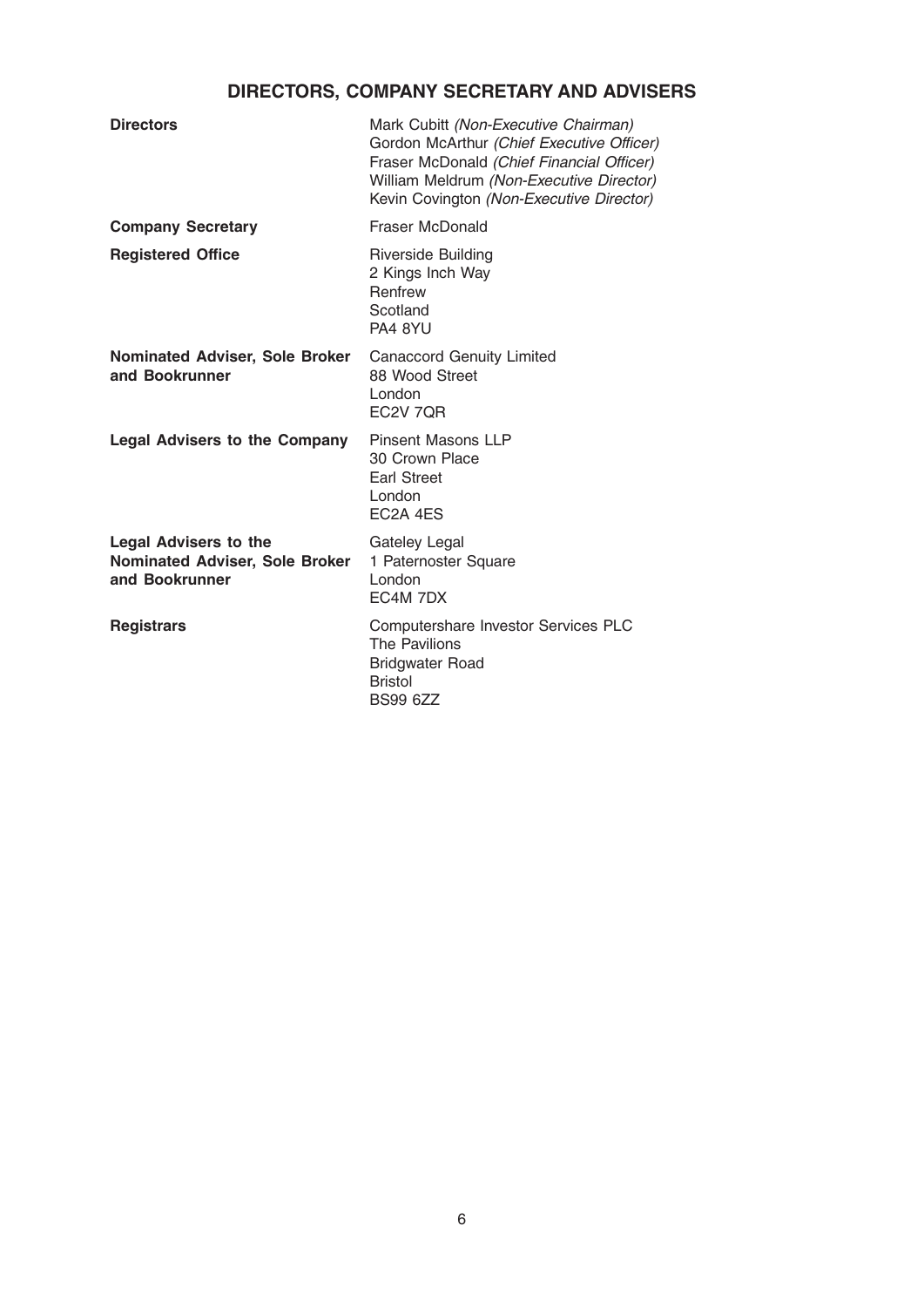## DEFINITIONS

|                                                    | The following definitions apply throughout this document, unless the context otherwise requires:                                                                                                                       |
|----------------------------------------------------|------------------------------------------------------------------------------------------------------------------------------------------------------------------------------------------------------------------------|
| "Act"                                              | the Companies Act 2006, as amended                                                                                                                                                                                     |
| "Admission"                                        | (i)<br>in respect of the New Placing Shares, admission to trading<br>on AIM of the New Placing Shares becoming effective in<br>accordance with the AIM Rules; and                                                      |
|                                                    | (ii)<br>in respect of the PrimaryBid Shares, admission to trading on<br>AIM of the PrimaryBid Shares becoming effective in<br>accordance with the AIM Rules                                                            |
| "AIM"                                              | the market of that name operated by the London Stock Exchange                                                                                                                                                          |
| "AIM Rules"                                        | the AIM Rules for Companies governing the admission to and<br>operation of AIM published by the London Stock Exchange as<br>amended from time to time                                                                  |
| "Articles"                                         | the articles of association of the Company in force at the date of<br>this document                                                                                                                                    |
| "Board" or the "Directors"                         | the directors of the Company, as at the date of this document,<br>whose names are set out on page 6 of this document                                                                                                   |
| "Bookrunner" or "Broker" or<br>"Canaccord Genuity" | Canaccord Genuity Limited, the Company's nominated adviser,<br>sole broker and Bookrunner                                                                                                                              |
| "certificated" or "in certificated<br>form"        | an Ordinary Share recorded on the Company's share register as<br>being held in certificated form (namely, not in CREST)                                                                                                |
| "Circular" or "document"                           | this circular, dated 6 April 2022                                                                                                                                                                                      |
| "Company" or "Beeks"                               | Beeks Financial Cloud Group plc a company incorporated in<br>Scotland with company number SC521839 whose registered<br>office is at Riverside Building, 2 Kings Inch Way, Renfrew,<br>Scotland, PA4 8YU                |
| <b>"CREST"</b>                                     | the relevant system (as defined in the CREST Regulations) for the<br>paperless settlement of trades and the holding of uncertificated<br>securities, operated by Euroclear, in accordance with the same<br>regulations |
| "CREST Manual"                                     | the rules governing the operation of CREST, as published by<br>Euroclear                                                                                                                                               |
| "CREST member"                                     | a person who has been admitted by Euroclear as a system-<br>member (as defined in the CREST Regulations)                                                                                                               |
| "CREST participant"                                | a person who is, in relation to CREST, a system participant (as<br>defined in the CREST Regulations)                                                                                                                   |
| "CREST Regulations"                                | the Uncertificated Securities Regulations 2001 (SI 2001<br>No. 3875), as amended                                                                                                                                       |
| "CREST sponsor"                                    | a CREST participant admitted to CREST as a CREST sponsor                                                                                                                                                               |
| "CREST sponsored member"                           | a CREST member admitted to CREST as a sponsored member<br>(which includes all CREST personal members)                                                                                                                  |
| "Enlarged Share Capital"                           | the entire issued share capital of the Company immediately<br>following the issue of the New Ordinary Shares                                                                                                           |
| "Euroclear"                                        | Euroclear UK & International Limited, the operator of CREST                                                                                                                                                            |
| "Existing Ordinary Shares"                         | the 56,315,854 Ordinary Shares in issue as at the date of this<br>document being the entire issued share capital of the Company at<br>the date of this document                                                        |
| "FCA"                                              | the Financial Conduct Authority of the UK                                                                                                                                                                              |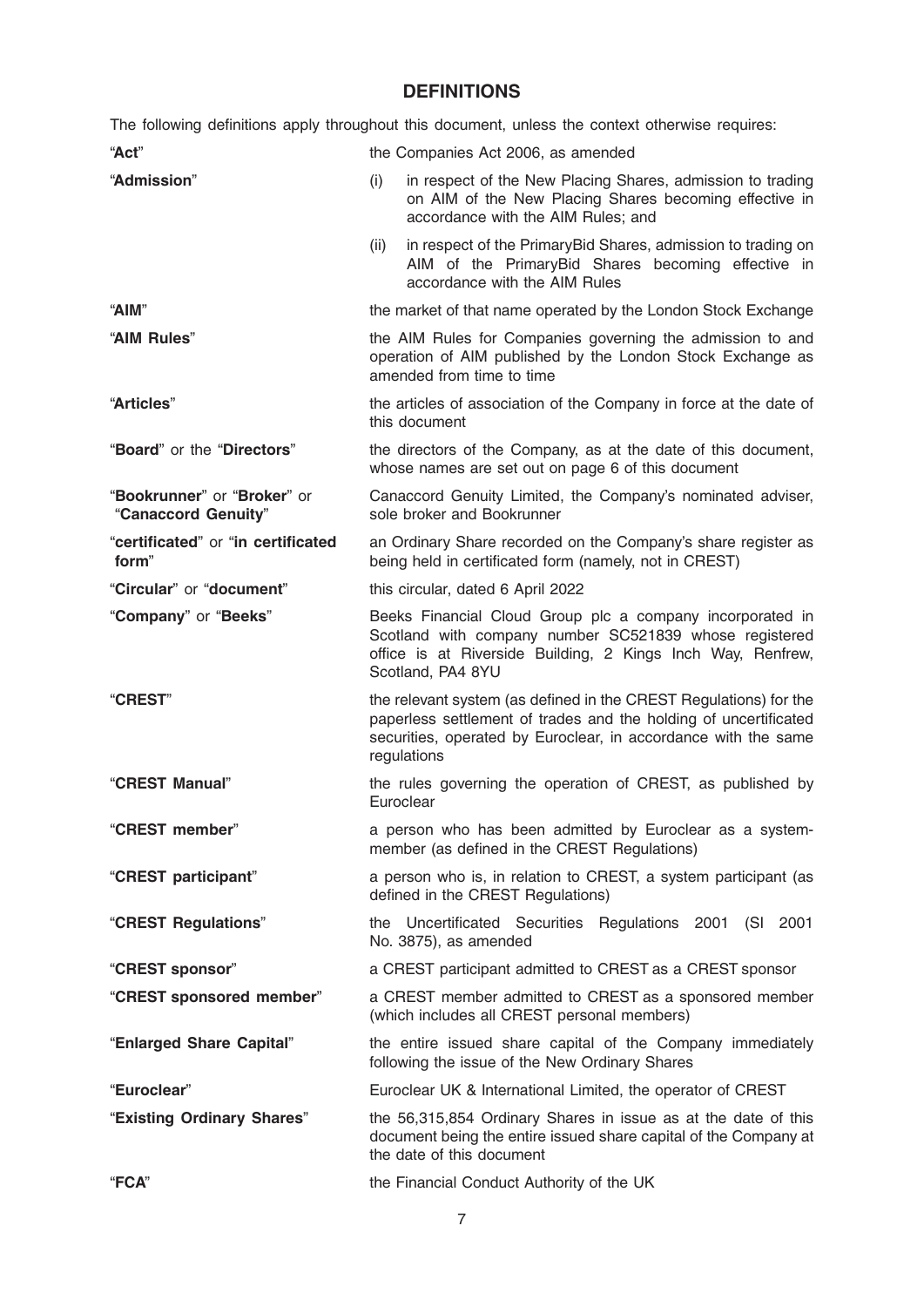| "Form of Proxy"             | the form of proxy enclosed with this document for use in relation to<br>the General Meeting                                                                                                                                                       |
|-----------------------------|---------------------------------------------------------------------------------------------------------------------------------------------------------------------------------------------------------------------------------------------------|
| "FSMA"                      | the Financial Services and Markets Act 2000 (as amended)                                                                                                                                                                                          |
| "Fundraising"               | the New Share Placing and the PrimaryBid Offer                                                                                                                                                                                                    |
| "General Meeting"           | the general meeting of the Company, convened for 11.00 a.m. on<br>22 April 2022 or any adjournment thereof                                                                                                                                        |
| "Group"                     | together the Company and its subsidiary undertakings                                                                                                                                                                                              |
| "ISIN"                      | International Securities Identification Number                                                                                                                                                                                                    |
| "Issue Price"               | 165 pence per New Ordinary Share or Sale Share (as applicable)                                                                                                                                                                                    |
| "London Stock Exchange"     | London Stock Exchange plc                                                                                                                                                                                                                         |
| "New Ordinary Shares"       | the New Placing Shares and the Primary Bid Shares                                                                                                                                                                                                 |
| "New Placing Shares"        | 8,787,879 new Ordinary Shares to be issued in connection with<br>the New Share Placing                                                                                                                                                            |
| "New Share Placing"         | the conditional placing by the Broker, as agent for and on behalf of<br>the Company, of the New Placing Shares at the Issue Price on the<br>terms and subject to the conditions of the Placing Agreement                                          |
| "Notice of General Meeting" | the notice convening the General Meeting, as set out in Part II of<br>this document                                                                                                                                                               |
| "Official List"             | the Official List of the FCA                                                                                                                                                                                                                      |
| "Ordinary Shares"           | ordinary shares of £0.00125 each in the capital of the Company<br>having the rights and being subject to the restrictions contained in<br>the Articles                                                                                            |
| "Overseas Shareholders"     | Shareholders with registered addresses, or who are citizens or<br>residents of, or incorporated in, countries outside of the United<br>Kingdom                                                                                                    |
| "participant ID"            | the identification code or membership number used in CREST to<br>identify a particular CREST member or other CREST participant                                                                                                                    |
| "Placees"                   | persons who have agreed to subscribe for Placing Shares under<br>the Placing                                                                                                                                                                      |
| "Placing"                   | the New Share Placing and the Sale Share Placing                                                                                                                                                                                                  |
| "Placing Agreement"         | the conditional agreement dated 4 April 2022 between the<br>Company, the Selling Shareholder and the Broker, relating to the<br>Placing, a summary of which is set out in the letter from the<br>Chairman of the Company set out in this document |
| "Placing Shares"            | the New Placing Shares and the Sale Shares                                                                                                                                                                                                        |
| "PrimaryBid"                | PrimaryBid Limited, a company incorporated in England and<br>Wales with company number 08092575 whose registered office is<br>at 21 Albemarle Street, London, W1S 4BS                                                                             |
| "PrimaryBid Offer"          | the offer to subscribe for the PrimaryBid Shares at the Issue Price<br>made to investors through PrimaryBid's platform                                                                                                                            |
| "PrimaryBid Shares"         | 303,031 new Ordinary Shares to be issued in connection with the<br>PrimaryBid Offer                                                                                                                                                               |
| "Prospectus Regulation"     | EU Regulation 2017/1129 (which forms part of UK domestic law<br>pursuant to the European Union (Withdrawal) Act 2018) on the<br>requirements for a prospectus to be published when securities are<br>offered to the public or admitted to trading |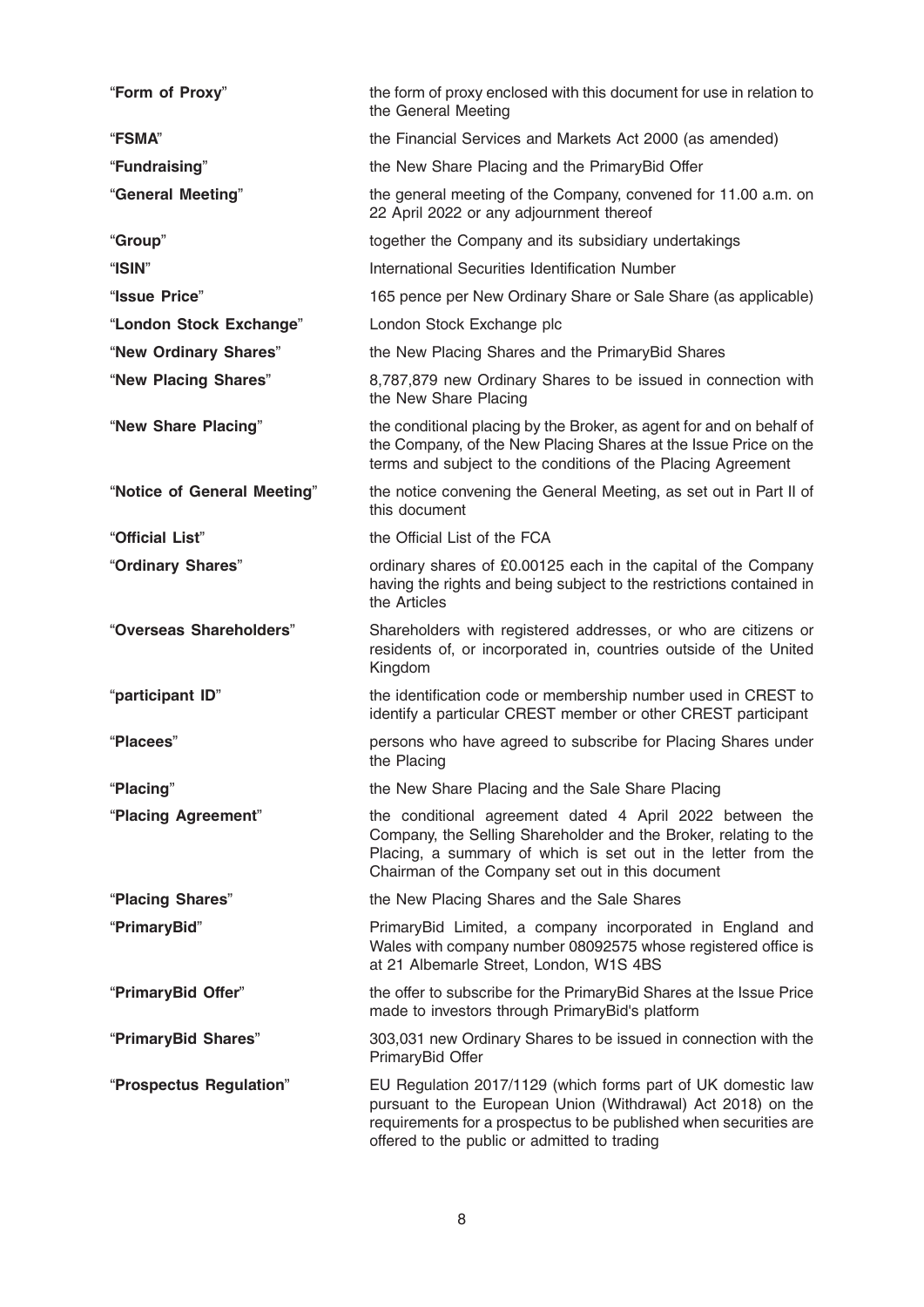| "Prospectus Regulation Rules"                   | the prospectus regulation rules published by the FCA pursuant to<br>section 73A of FSMA (as amended from time to time)                                                                                                                             |
|-------------------------------------------------|----------------------------------------------------------------------------------------------------------------------------------------------------------------------------------------------------------------------------------------------------|
| "Registrars"                                    | Computershare Investor Services PLC, The Pavilions, Bridgwater<br>Road, Bristol, BS99 6ZZ                                                                                                                                                          |
| "Regulatory Information<br>Service"             | a service approved by the London Stock Exchange for the<br>distribution to the public of regulatory announcements and<br>included within the list on the website of the London Stock<br>Exchange                                                   |
| "Resolutions"                                   | the resolutions to be proposed at the General Meeting, as set out<br>in the Notice of General Meeting                                                                                                                                              |
| "Sale Share Placing"                            | the conditional placing by the Broker, as agent for and on behalf of<br>the Selling Shareholder, of the Sale Shares at the Issue Price on<br>the terms and subject to the conditions of the Placing Agreement                                      |
| "Sale Shares"                                   | 1,696,970 Existing Ordinary Shares which are to be sold under<br>the Sale Share Placing                                                                                                                                                            |
| "Securities Act"                                | the United States Securities Act of 1933, as amended                                                                                                                                                                                               |
| "Selling Shareholder"                           | <b>Gordon McArthur</b>                                                                                                                                                                                                                             |
| "Shareholders"                                  | registered holders of Ordinary Shares                                                                                                                                                                                                              |
| "Transaction"                                   | the Placing and the Primary Bid Offer                                                                                                                                                                                                              |
| "Transaction Shares"                            | the Placing Shares and the Primary Bid Shares                                                                                                                                                                                                      |
| "UK"                                            | the United Kingdom of Great Britain and Northern Ireland                                                                                                                                                                                           |
| "uncertificated" or "in<br>uncertificated form" | a share or other security recorded on the relevant register of the<br>share or security concerned as being held in uncertificated form in<br>CREST and title to which, by virtue of the CREST Regulations,<br>may be transferred by means of CREST |

A reference to £ is to pounds sterling, being the lawful currency of the UK.

A reference to US\$ is to US dollars, being the lawful currency of the United States of America.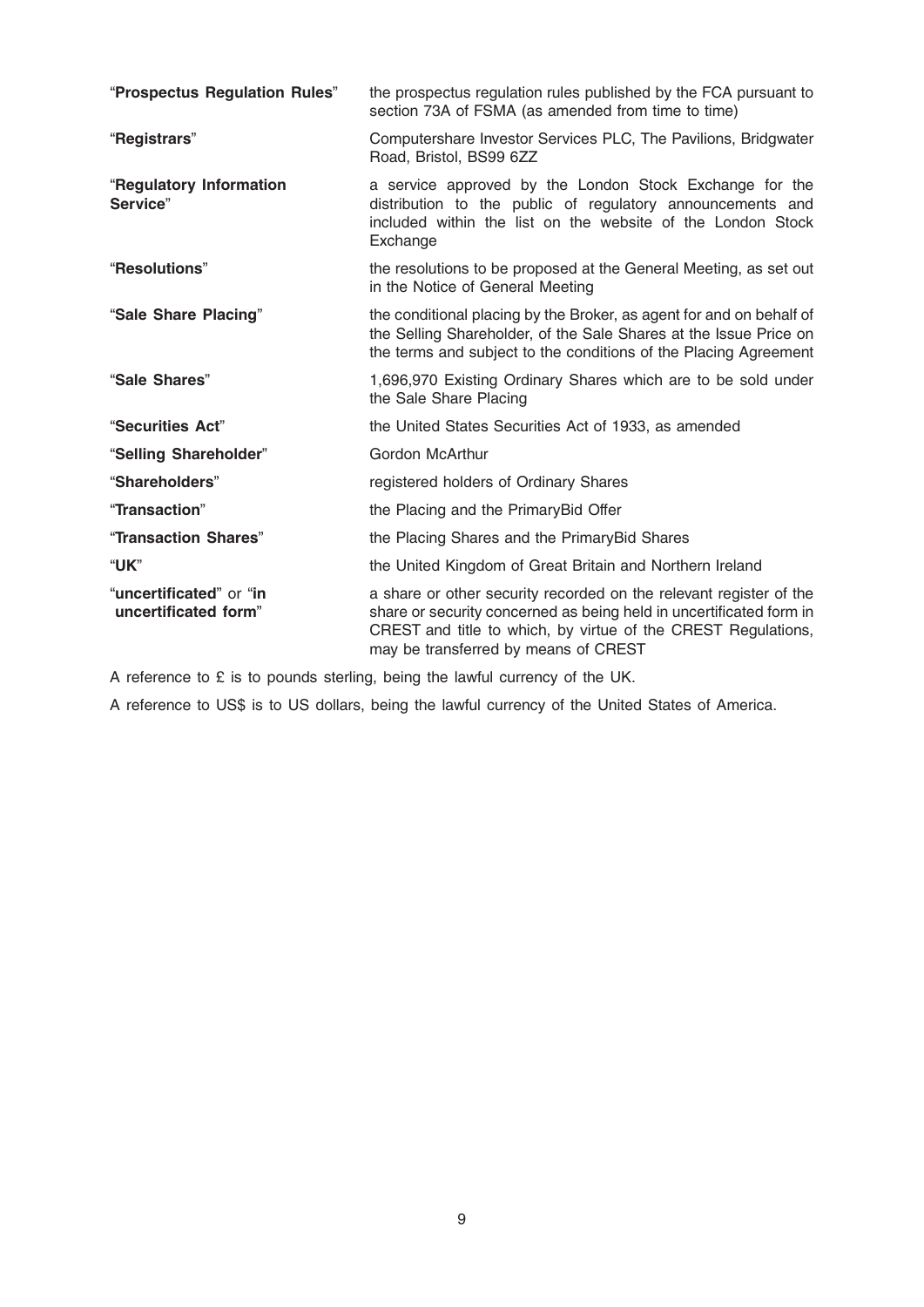### PART I

## LETTER FROM THE CHAIRMAN

## BEEKS FINANCIAL CLOUD GROUP PLC

(Incorporated and registered in Scotland with company number SC521839)

Directors:

Mark Cubitt (Non-Executive Chairman) Gordon McArthur (Chief Executive Officer) Fraser McDonald (Chief Financial Officer) William Meldrum (Non-Executive Director) Kevin Covington (Non-Executive Director)

Registered office: Riverside Building 2 Kings Inch Way Renfrew **Scotland** PA4 8YU

To Holders of Ordinary Shares and, for information only, to holders of options over Ordinary Shares and persons with information rights

Dear Shareholder,

#### Proposed Placing of 8,787,879 new Ordinary Shares and 1,696,970 Sale Shares at 165 pence per share

#### Proposed PrimaryBid Offer of 303,031 new Ordinary Shares at 165 pence per share

#### Notice of General Meeting

#### 1. Introduction

On 5 April 2022, the Company announced that it had conditionally raised approximately £15.0 million (before expenses) pursuant to the Fundraising. In summary the Transaction comprises:

- a conditional placing of 8,787,879 new Ordinary Shares at the Issue Price to certain existing and new institutional and other investors to raise approximately £14.5 million (before expenses);
- \* a conditional subscription for 303,031 new Ordinary Shares at the Issue Price to certain existing and new retail investors to raise approximately £0.5 million (before expenses); and
- a conditional placing of 1,696,970 Existing Ordinary Shares at the Issue Price to certain existing and new institutional and other investors.

Application will be made for all the New Ordinary Shares to be admitted to trading on AIM which is expected to occur at 8.00 a.m. on 25 April 2022.

The Issue Price of 165 pence per share represents a discount of approximately 3.8 per cent. to the closing mid-market price of 171.5 pence per share on 1 April 2022, being the latest practicable date prior to the date of the Placing announcement made on 4 April 2022.

The Fundraising is conditional, *inter alia*, upon Shareholders approving the Resolutions at the General Meeting that will grant to the Directors the authority to allot the New Ordinary Shares for cash on a non-pre-emptive basis. The Resolutions are contained in the Notice of General Meeting set out in Part II of this document. Admission of the New Ordinary Shares is expected to occur no later than 8.00 a.m. on 25 April 2022 or such later time and/or date as the Broker and the Company may agree. No part of the Fundraising is underwritten by the Broker or any other person.

The purpose of this document is to provide you with details of and the background to and reasons for the Fundraising and to explain why the Directors believe that the Fundraising is in the best interests of the Company and its Shareholders as a whole.

The action that you should take to vote on the Resolutions, and the recommendation of the Board, are set out in paragraphs 8 and 10, respectively, of this letter.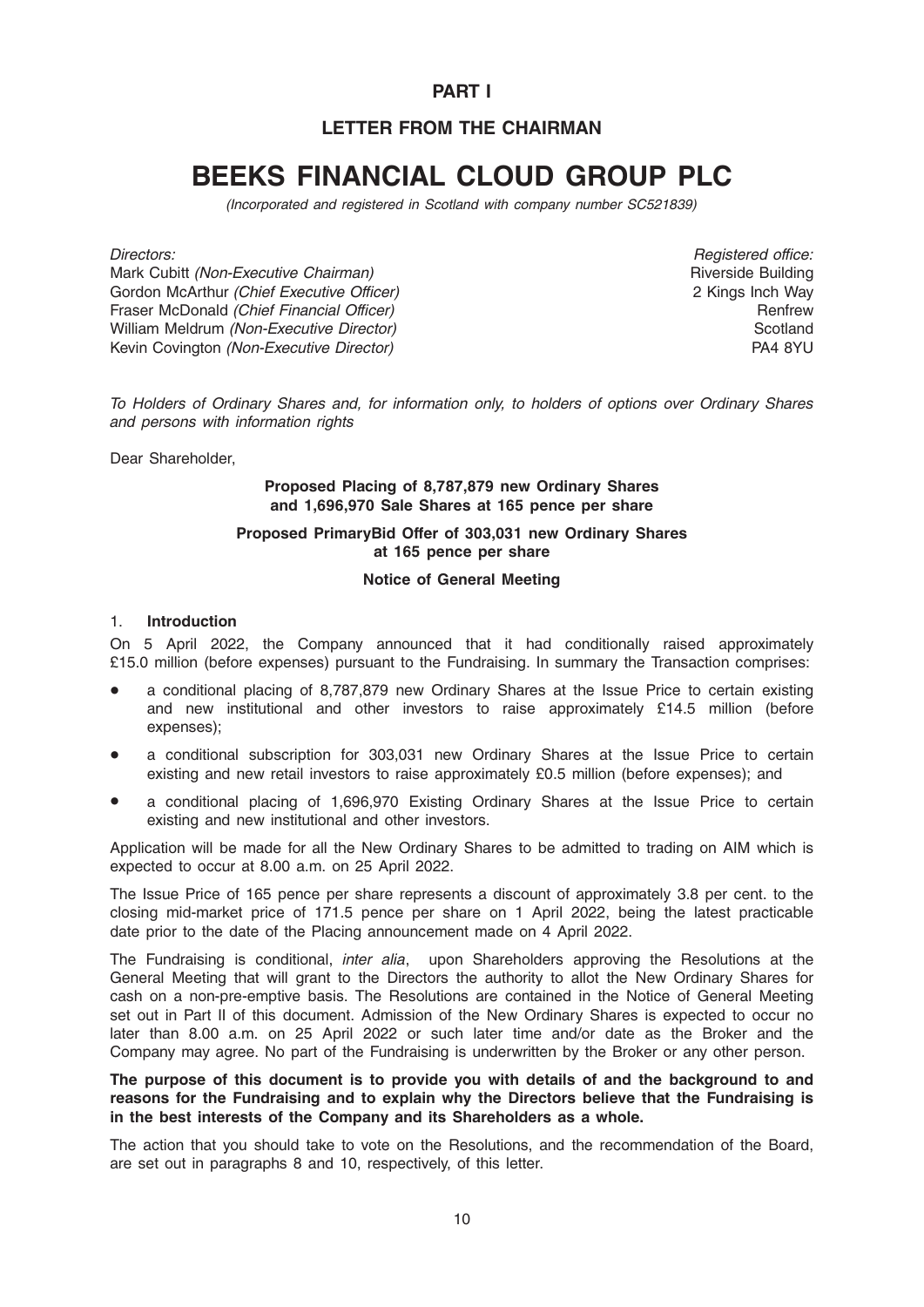#### 2. Current trading and prospects

The Board provided an update on the Company's trading for the six months to 31 December 2021 on 21 March 2022, in which it reported strong operational and financial growth, including in revenue, underlying EBITDA\*, Annualised Committed Monthly Revenues ("ACMRR") and underlying gross profit\*\*. Throughout the period the Company increased investment into its people, operation and product offering in order to capitalise on the growing financial services cloud opportunity and further grow market share. Such investment enabled the launch of Proximity Cloud in August 2021, the industry's first private cloud environment for financial markets. Since launch, Proximity Cloud has secured over \$5.2 million total initial value of new contracts with contract momentum continuing to grow.

Post-release of the Company's interim results, on 24 March 2022 Beeks announced the signing of a multi-year Private Cloud contract, secured via a partner, with a new European Tier 1 client worth £4.4 million over a five year period.

This latest material contract, combined with continued sales momentum, most notably for Beeks' Private Cloud and Proximity Cloud offerings, have significantly contributed to a record third quarter of trading for the Group, with c. \$15 million in total contracted value signed during the period, representing a three-fold uplift on Beeks' previous record quarter of Q1 FY22.

Consequently, ACMRR rose from £15.8m at 31 December 2021 (itself a 32% uplift from £12.0m at 31 December 2020) to £17.7m as at the end of February 2022 and is currently £18.6m as at 25 March 2022.

This momentum, accompanied by a substantial sales pipeline, which includes further Tier 1 opportunities in Private Cloud and Proximity Cloud, reinforces the Board's confidence in achieving results for the year in line with current market expectations, having already upgraded FY22 revenue expectations three times in the last six months. The Directors believe that there is also increased ability to generate substantial revenue through operational partnerships and exchange agreements. The Group is in up to final negotiations with a number of world-leading global exchanges (with one at Proof of Concept stage) in respect of Beeks' new iteration of Proximity Cloud, Exchange Cloud, as further described below.

The Board continues to see an increase in the number of financial services organisations taking advantage of the benefits of cloud infrastructure which, combined with these latest contact wins, contributes towards underpinning its FY23 expectations and provides confidence in the continued significant long-term opportunity for Beeks.

\*\* Underlying gross profit excludes amortisation on acquired intangibles and grant income

Note: All contract values calculated at time of win at the then prevailing exchange rates

#### 3. Background to and reasons for the Fundraising

—————

The Group continues to operate successfully in a demanding, time-sensitive industry and the Directors believe that Beeks is well positioned to take further advantage of the rapid acceleration of Cloud deployment in financial services and the growing need for analytics around those infrastructure environments. These latency sensitive environments need to be built, connected and analysed and Beeks considers itself as one of the few companies in the world that can provide this.

The Directors' main strategic priority is to continue to grow the Company's institutional customer base both for public, private and secure cloud deployment as well as complementary analytics solutions, while maintaining Beeks' core low latency offering. The Company will continue to develop innovative new products like Proximity Cloud, enabling them to expand into new asset classes and geographies, identifying significant opportunities for further exploration. Such development is evidenced in the planned launch of Exchange Cloud, a new iteration of Proximity Cloud, which is explicitly designed for global exchanges and electronic communication networks. Exchange Cloud is being developed in response to Beeks' identified demand from global exchanges for a secure, multi-client cloud environment. With Exchange Cloud, clients can offer both end user cloud compute to their own customers, as well as maintain space for their own internal use if required.

Underlying EBITDA is defined as earnings before taxation, share based payment charges, amortisation, depreciation, finance costs, grant income and non-recurring costs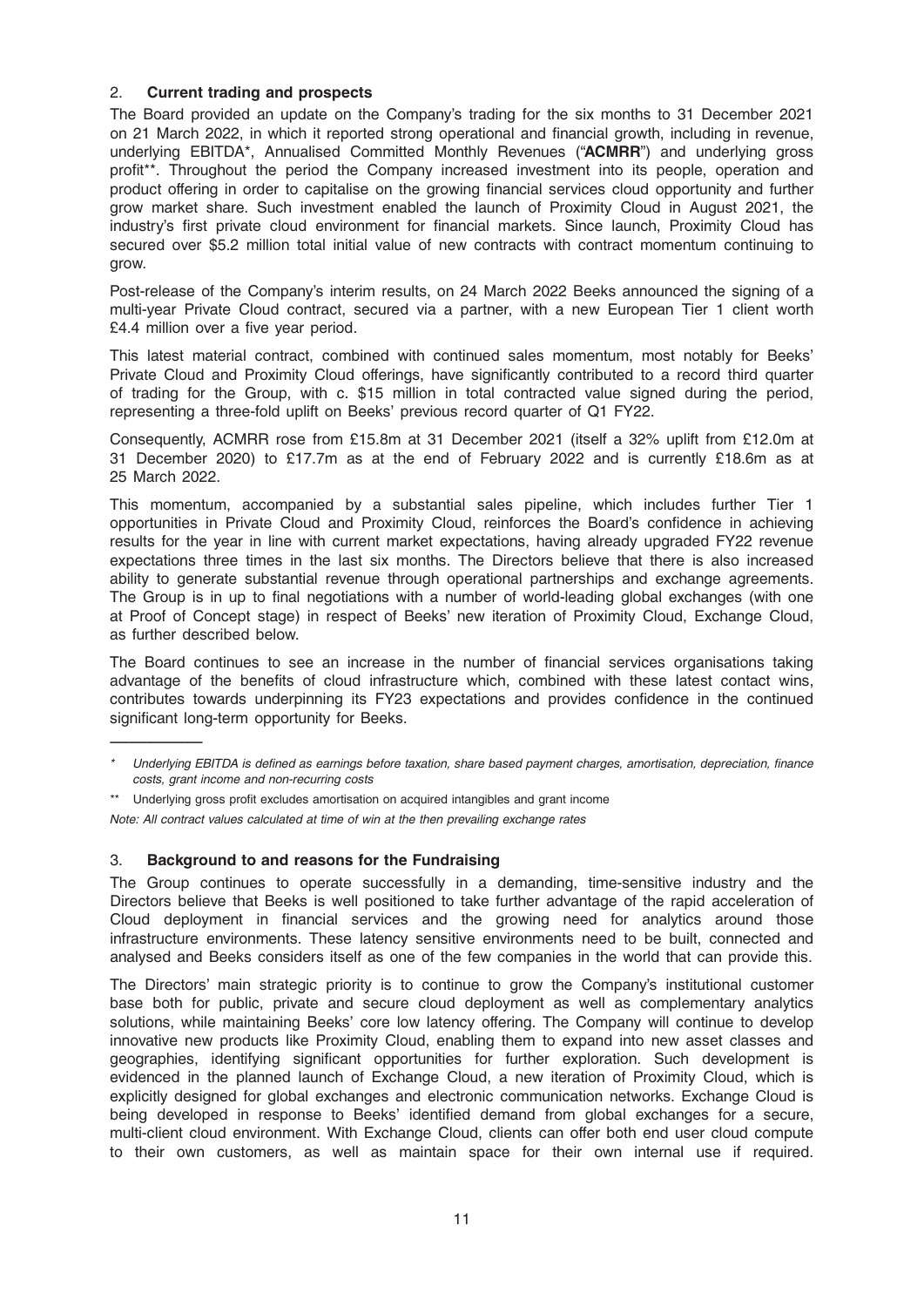Furthermore, inbuilt analytics can monitor the performance of the exchange, including market data replay functionality.

Continuing to accelerate Beeks' addressable market and market share for the business, Exchange Cloud is expected to launch in H2 2022 and the Group is already in up to final negotiations with a number of world-leading global exchanges (with one at Proof of Concept stage).

The proposed Fundraising is intended to be used to accelerate the Company's growth strategy and capitalise on the significant market opportunity and solid sales pipeline. Funds will be used to provide additional infrastructure capacity and product development (including internal and external resource) for Exchange Cloud, investment into the aforementioned recent contract wins and for additional working capital, including advanced purchases of IT rack capacity, computer servers and other associated hardware to help minimise impact from global supply chain issues, and for transaction costs.

#### 4. Estimated use of proceeds from the Fundraising

The Company is seeking to raise approximately £15.0 million (before expenses) from the Fundraising to capitalise on the market opportunity and the Group's growth trajectory. Specifically, the proceeds of the Fundraising are expected to be utilised as follows:

- approximately  $£1$  million for investment in Exchange Cloud, the latest version of Proximity Cloud;
- approximately £2 million for investment into recent contract wins (Private Cloud, Proximity Cloud);
- approximately £2 million for investment (including internal and external resource) to enhance deployment capabilities for clients;
- approximately £2 million to further accelerate product enhancements and their launches (Proximity Cloud and Exchange Cloud); and
- approximately £8 million for advance purchases of IT rack capacity, computer servers and other associated hardware across the business to manage supply chains for Beeks' substantial pipeline of deals, including a number of Tier 1 opportunities; plus additional working capital and transaction expenses.

#### 5. Details of the Fundraising

The Company announced the Fundraising on 4 April 2022.

Pursuant to the Fundraising the Company has conditionally raised approximately £15.0 million (before expenses) from the following sources:

- a placing of 8,787,879 New Placing Shares at the Issue Price to raise approximately £14.5 million (before expenses); and
- a subscription of 303,031 PrimaryBid Shares at the Issue Price to raise approximately £0.5 million (before expenses).

In addition, 1,696,970 Sale Shares have been conditionally placed at the Issue Price to certain existing and new institutional and other investors.

The Issue Price of 165 pence per share represents a discount of approximately 3.8 per cent. to the closing mid-market price of 171.5 pence per share on 1 April 2022, being the latest practicable date prior to the date of the Fundraising announcement made on 4 April 2022.

No part of the Fundraising is underwritten by the Broker or any other person.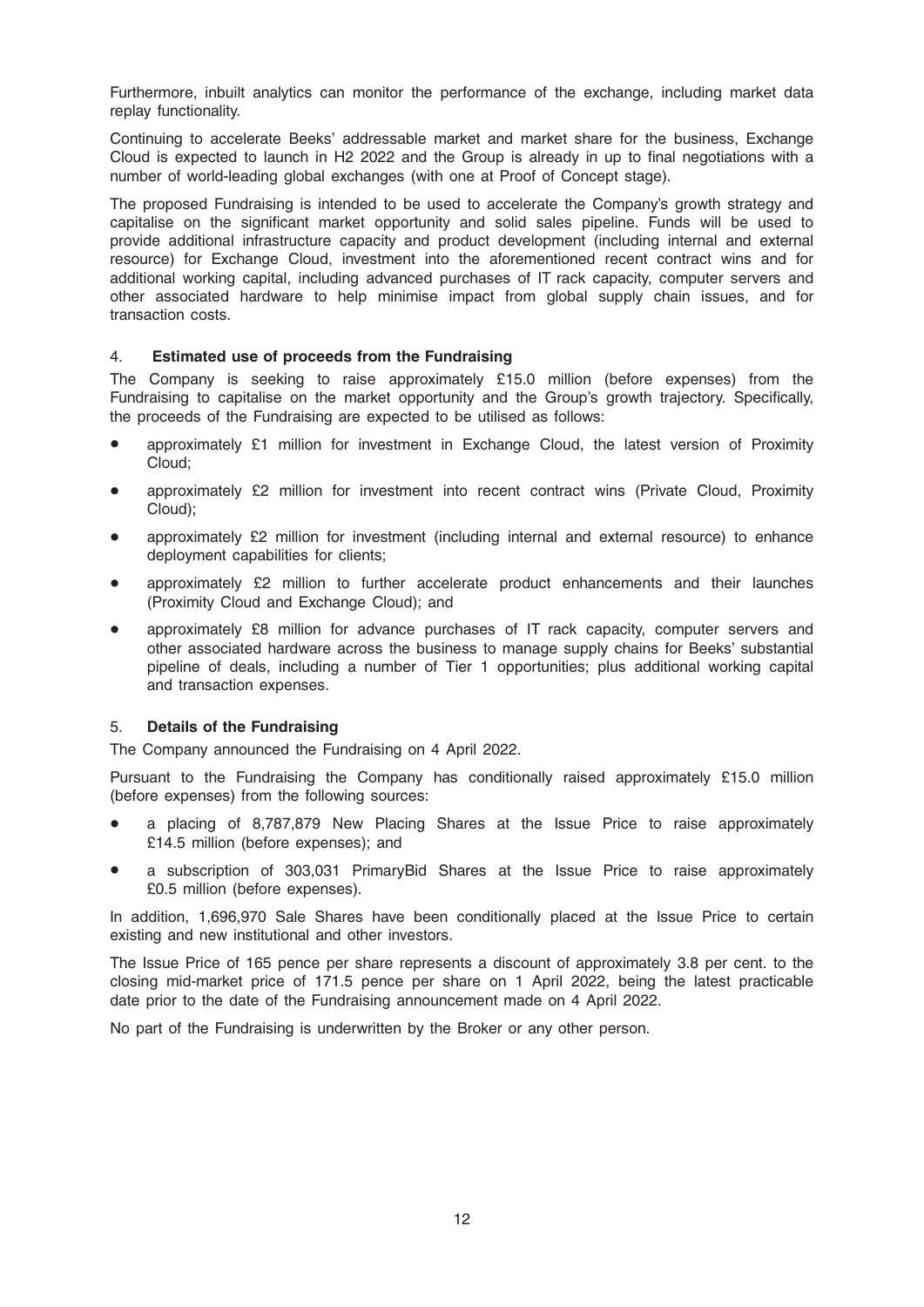#### Placing

The New Share Placing is conditional, amongst other things, on the following:

- the passing of the Resolutions at the General Meeting;
- the Placing Agreement not being terminated prior to Admission and otherwise becoming unconditional in all respects (save for Admission); and
- Admission becoming effective on or before 8.00 a.m. on 25 April 2022 (or such later date and/ or time as the Company and the Broker may agree, being no later than 8.00 a.m. on 25 May 2022).

The Placing is not conditional on the PrimaryBid Offer.

The Placing Agreement contains certain warranties and an indemnity from the Company, and certain warranties from the Selling Shareholder, in favour of the Broker. The Broker is entitled, in certain limited circumstances, to terminate the Placing Agreement prior to Admission and to the payment of outstanding expenses on such termination.

#### PrimaryBid Offer

The PrimaryBid Offer is conditional, amongst other things, on the following:

- the passing of the Resolutions at the General Meeting; and
- completion of the Placing having taken place in accordance with its terms.

The New Ordinary Shares to be issued pursuant to the Fundraising will, when issued, rank pari passu in all respects with the Existing Ordinary Shares, including the right to receive dividends and other distributions declared following Admission.

#### 6. General Meeting

The General Meeting of the Company, notice of which is set out in Part II of this document, is to be held at 11.00 a.m. on 22 April 2022 at Riverside Building, 2 Kings Inch Way, Renfrew, Scotland, PA4 8YU. The General Meeting is being held for the purpose of considering and, if thought fit, passing the Resolutions which are summarised below:

- 1. Resolution 1 is proposed as an ordinary resolution, to authorise the Directors to allot the New Ordinary Shares pursuant to the Fundraising and, to be passed, more than half of the votes cast must be in favour of the resolution; and
- 2. Resolution 2 is proposed as a special resolution to authorise the Directors, under section 570(1) of the Act, to allot the New Ordinary Shares pursuant to the Fundraising for cash on a non-pre-emptive basis and, to be passed, at least three quarters of the votes cast must be in favour of the resolution.

Save in respect of the allotment of the New Ordinary Shares or the allotment of Ordinary Shares pursuant to any existing share option scheme of the Company, the Directors have no current intention to allot new Ordinary Shares, or rights to subscribe for or convert into Ordinary Shares, in the capital of the Company.

#### 7. Related party transaction

Canaccord Genuity Wealth Management (the "Related Party"), by virtue of being a substantial shareholder (as defined in the AIM Rules) is classified as a related party (as defined in the AIM Rules) of the Company. The participation by the Related Party in the Placing element of the Fundraising is considered to be a "related party transaction" under Rule 13 of the AIM Rules. The Directors consider, having consulted with the Company's nominated adviser, Canaccord Genuity, that the terms of the participation by the Related Party in the Fundraising are fair and reasonable insofar as Shareholders are concerned.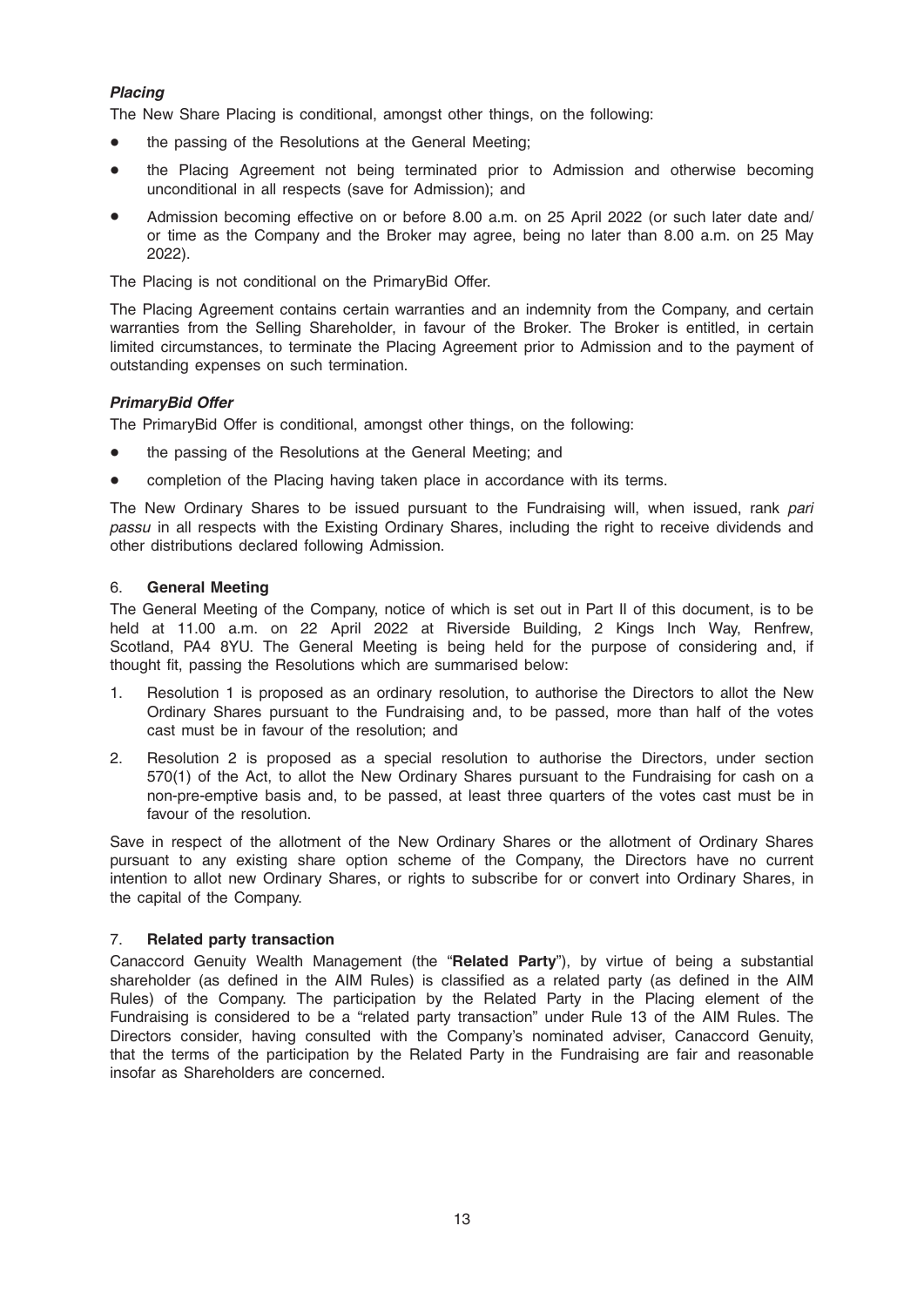#### 8. Action to be taken

Shareholders will find enclosed with this document a Form of Proxy for use in relation to the General Meeting.

To be valid, Forms of Proxy should be completed, signed and returned to the Company's Registrars, Computershare Investor Services PLC, in accordance with the instructions printed on it as soon as possible, but in any event so as to be received not later than 48 hours (excluding nonworking days) before the time of the General Meeting, being 11.00 a.m. on 20 April 2022 (or, in the case of an adjournment of the General Meeting, not later than 48 hours before the time fixed for the holding of the adjourned meeting).

The Company has been monitoring closely the developing COVID-19 situation as the restrictions on social distancing and non-essential travel in the United Kingdom have gradually been eased. Although UK based shareholders are expected to be permitted to attend the General Meeting in person, given that restrictions and guidelines as to public gatherings and social distancing can be altered at short notice, Shareholders are strongly encouraged to appoint the chairman of the General Meeting as their proxy with directions as to how to cast their vote on the Resolutions proposed. Please refer to the detailed notes contained in the Notice of General Meeting and the Form of Proxy.

Any Shareholders wishing to attend the General Meeting in person are requested to notify the Company by emailing investor@beeksgroup.com by no later than 11.00 a.m. on 20 April 2022. The Company is asking Shareholders to do this so that it can seek to put in place any appropriate measures to comply with the then current Government restrictions and guidelines (to the extent there are any) regarding public gatherings and social distancing. Attendees will be expected to adhere to any special arrangements and safety measures that the Company puts in place on the day, including in relation to social distancing. Guests will not be permitted to attend the General Meeting.

#### 8. Admission, settlement and CREST

Application will be made to the London Stock Exchange for the New Ordinary Shares to be admitted to trading on AIM. It is expected that Admission will become effective at 8.00 a.m. on 25 April 2022 and that dealings in the New Ordinary Shares will commence at that time.

The Articles permit the Company to issue shares in uncertificated form. CREST is a computerised paperless share transfer and settlement system which allows shares and other securities to be held in electronic rather than paper form. The Existing Ordinary Shares are already admitted to CREST and therefore the New Ordinary Shares will also be eligible for settlement in CREST. CREST is a voluntary system and Placees who wish to retain certificates will be able to do so upon request. It is expected that the Transaction Shares due to uncertificated holders will be delivered in CREST on 25 April 2022.

#### 9. Overseas Shareholders

The distribution of this document and the Form of Proxy to persons who have registered addresses in, or who are resident or ordinarily resident in, or citizens of, or which are corporations, partnerships or other entities created or organised under the laws of countries other than the UK or to persons who are nominees of or custodians, trustees or guardians for citizens, residents in or nationals of, countries other than the UK may be affected by the laws or regulatory requirements of the relevant jurisdictions.

Accordingly, any persons into whose possession this document comes should inform themselves about and observe any applicable restrictions or requirements. No action has been taken by the Company that would permit possession or distribution of this document in any jurisdiction where action for that purpose is required. Any failure to comply with such restrictions or requirements may constitute a violation of the securities laws of any such jurisdiction.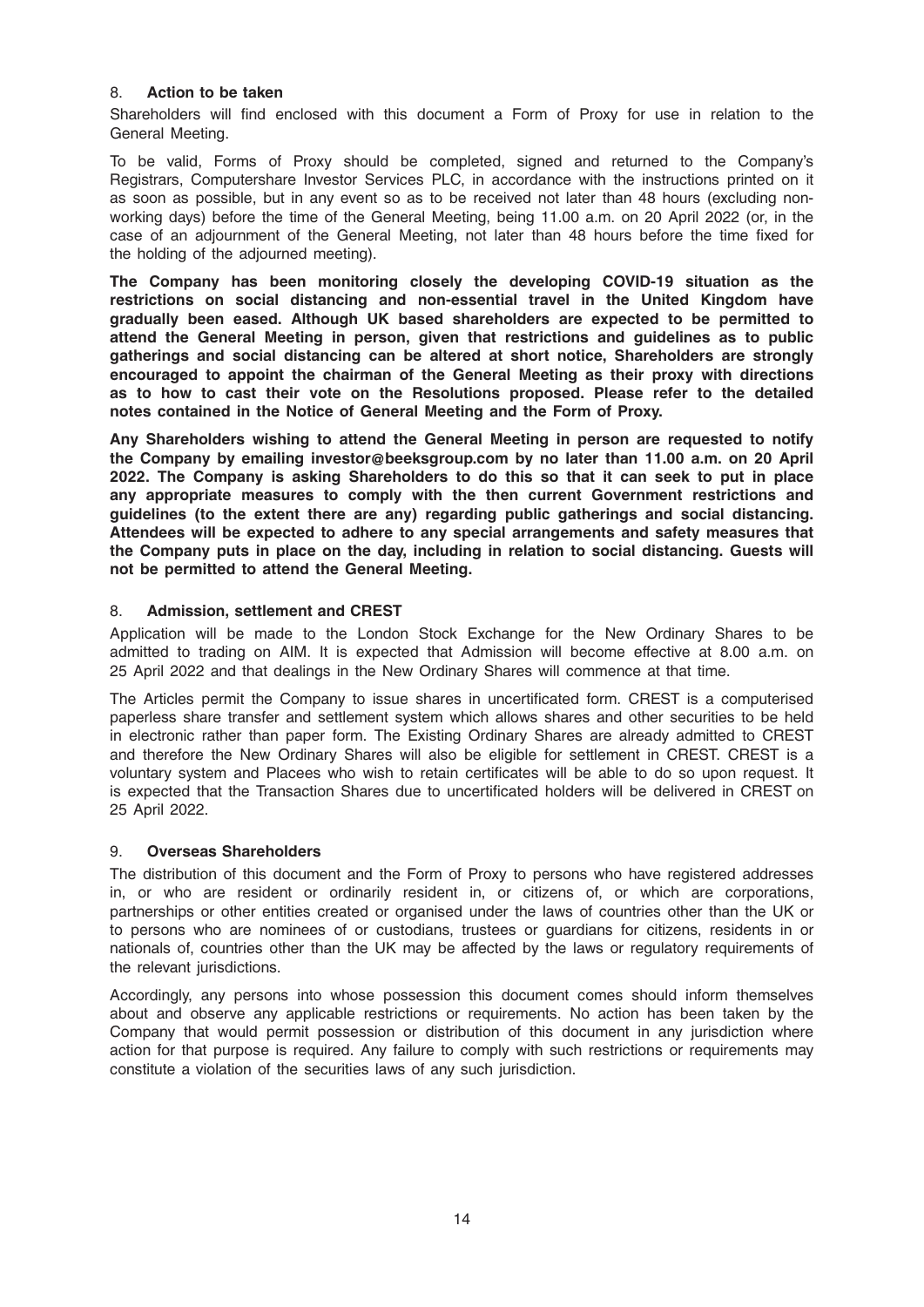#### 10. Recommendation

The Directors believe that the passing of the Resolutions is in the best interests of the Company and Shareholders, taken as a whole. Accordingly, the Directors unanimously recommend Shareholders to vote in favour of the Resolutions, as they will so do in respect of their holdings of Ordinary Shares in the Company, representing approximately 47.0 per cent., in aggregate, of the Existing Ordinary Shares.

The Fundraising is conditional, inter alia, upon the passing of the Resolutions at the General Meeting. Shareholders should be aware that if the Resolutions are not approved at the General Meeting, the Fundraising will not proceed and the Company will not receive the net proceeds of the Fundraising.

Yours faithfully

Mark Cubitt Non-Executive Chairman for and on behalf of Beeks Financial Cloud Group plc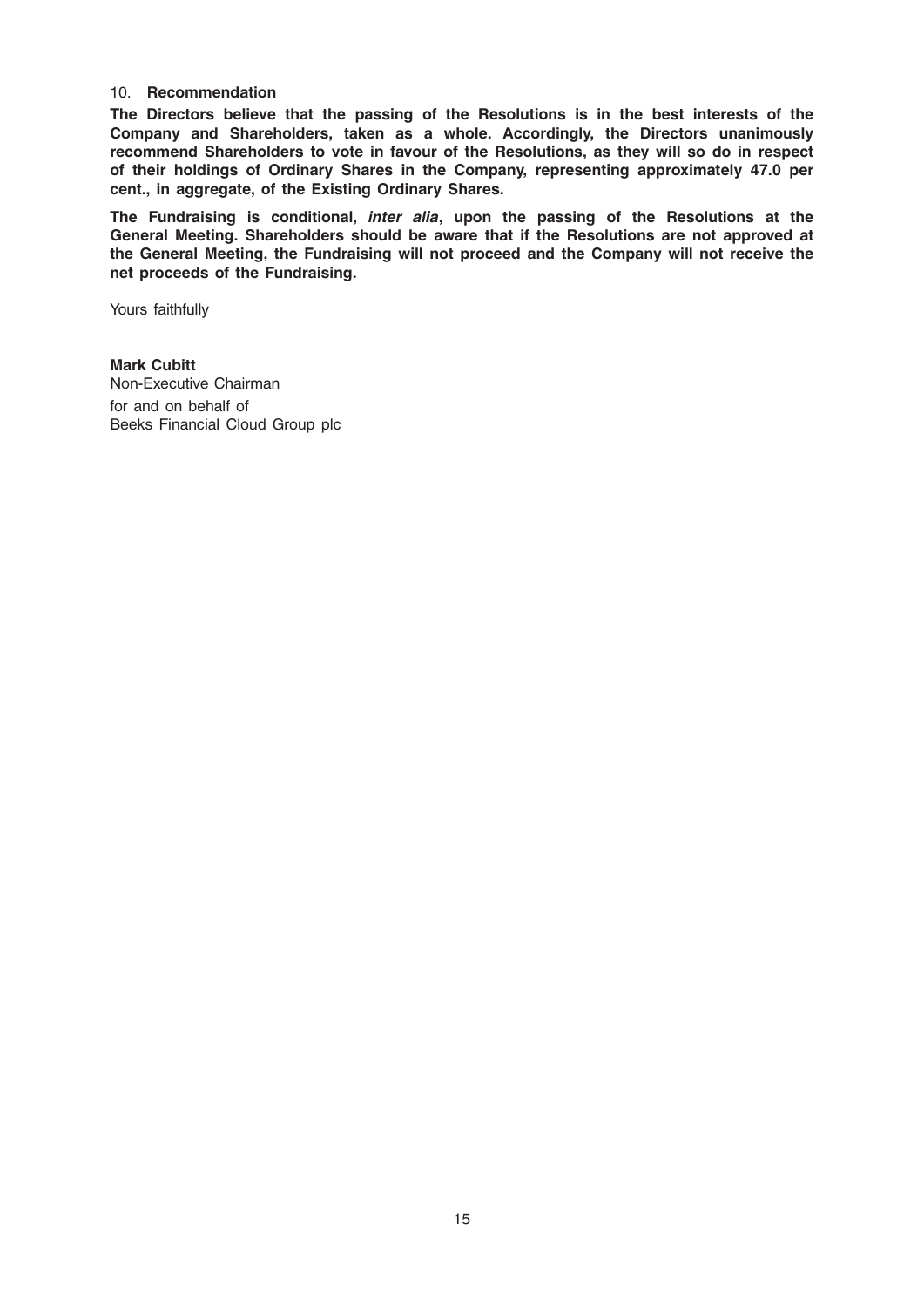#### PART II

### NOTICE OF GENERAL MEETING

## BEEKS FINANCIAL CLOUD GROUP PLC

(Incorporated and registered in Scotland with company number SC521839)

NOTICE IS HEREBY GIVEN that a General Meeting of Beeks Financial Cloud Group plc (the "Company") will be held at Riverside Building, 2 Kings Inch Way, Renfrew, Scotland, PA4 8YU at 11.00 a.m. on 22 April 2022 for the purpose of considering and, if thought fit, passing the following resolutions, of which resolution 1 will be proposed as an ordinary resolution and resolution 2 will be proposed as a special resolution:

#### ORDINARY RESOLUTION

1. THAT, in addition to all existing authorities granted pursuant to section 551 of the Companies Act 2006 (the "Act"), the Directors be and are hereby generally and unconditionally authorised for the purpose of section 551 of the Act to exercise all the powers of the Company to allot shares in the Company or grant rights to subscribe for, or convert any securities into, shares in the Company up to a nominal amount of £11,363.64 in connection with the Fundraising (as such term is defined in the circular to shareholders issued by the Company dated 6 April 2022, containing this Notice of General Meeting (the "Circular")) provided that this authority shall expire at the conclusion of the annual general meeting of the Company to be held in 2022 or on 31 December 2022, whichever is earlier, save that the Company may before such expiry make an offer or agreement which would or might require shares in the Company to be allotted, or rights to be granted, after such expiry and the Directors may allot shares or grant rights in pursuance of such an offer or agreement as if the authority conferred hereby had not expired.

#### SPECIAL RESOLUTION

2. THAT, in addition to all existing authorities granted pursuant to section 570(1) of the Act, the Directors be and are hereby generally and unconditionally empowered pursuant to section 570(1) of the Act to allot equity securities (within the meaning of section 560 of the Act) for cash, pursuant to the authority conferred by resolution 1, as if section 561(1) of the Act did not apply to such allotment, provided that the power conferred by this resolution shall be limited to the allotment of equity securities for cash up to a maximum nominal amount of £11,363.64 in connection with the Fundraising (as such term is defined in the Circular) and shall expire at the conclusion of the annual general meeting of the Company to be held in 2022 or on 31 December 2022, whichever is earlier, save that the Company may before such expiry make an offer or agreement which would or might require shares in the Company to be allotted, or rights to be granted, after such expiry and the Directors may allot shares or grant rights in pursuance of such an offer or agreement as if the power conferred hereby had not expired.

By order of the Board

Dated: 6 April 2022

Fraser McDonald Company Secretary

Registered office of the Company: Riverside Building 2 Kings Inch Way Renfrew Scotland PA4 8YU